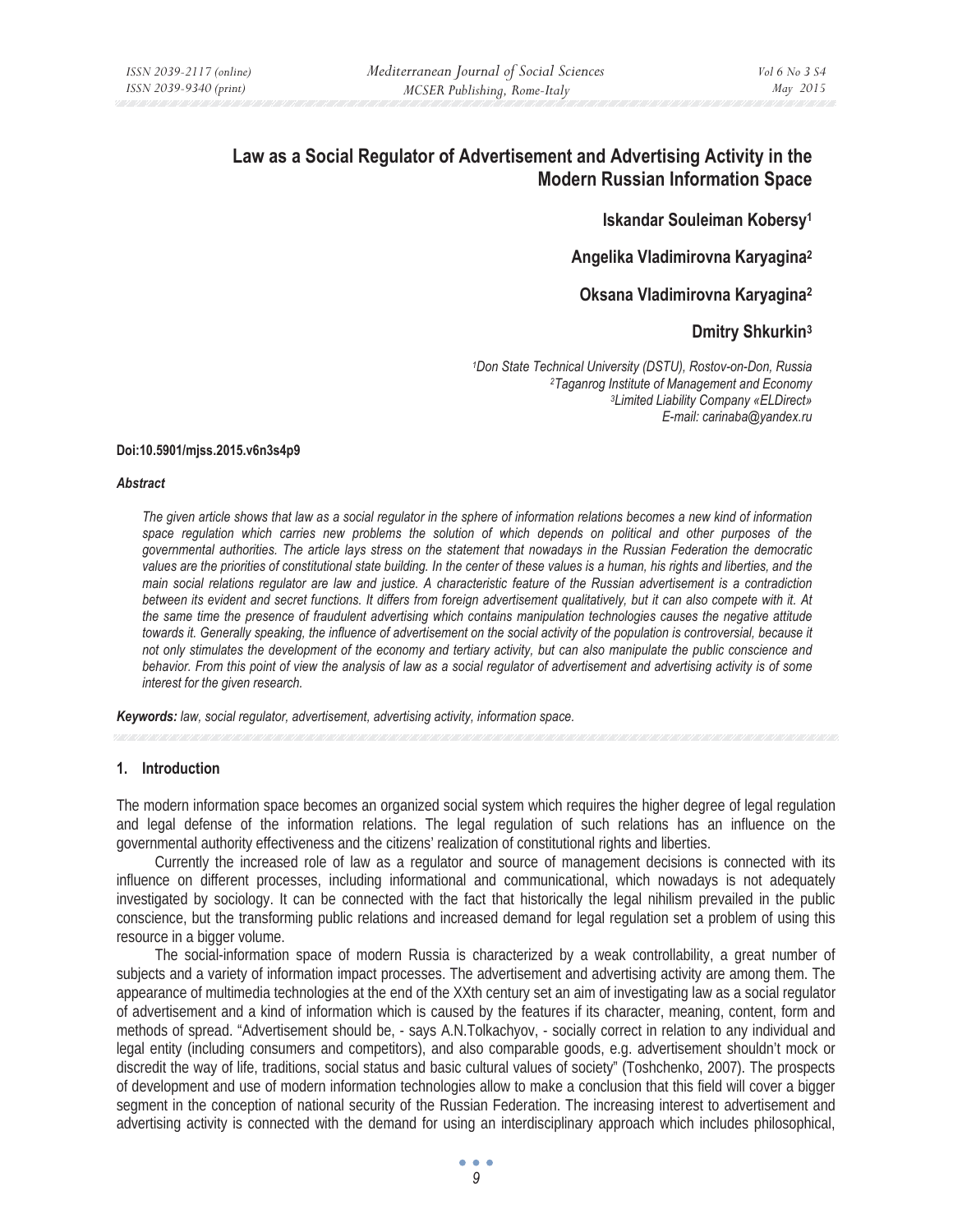legal and social knowledge.

The legal regulation of advertisement and advertising activity presents a special procedure of its regulation, which shows a particular combination of judicial tools and methods that provide the favorable (or unfavorable) conditions of legal environment. The legal support in advertising activity includes a complex of social relations which are fixed by the judicial norms and provided by the total of judicial and organizational means which aim to define the social order of an object on the one hand and the legal principles, forms and methods, rights and duties of the subjects on the other hand.

Frequently at the present time we face a situation when it's difficult to distinguish a commercial advertisement from a political one, a political advertisement from social. It creates presuppositions of forming deformations during the realization of right for it. The modern advertisement more and more becomes an instrument of influence on the public conscience and also a means of manipulation. The existence of society under the conditions of the corrupted informational and communicational space and also the problem of escaping from these conditions are the subject of the given research. Its aim is connected with the regulation of two mutually exclusive processes, on the one hand they are the maintenance of freedom of speech, press, access, use and information, and on the other hand they are the exception of unfair and apocryphal advertisement as factors of deformations in the sphere of advertisement and advertising activity.

The advertising market is one of the most dynamically developing markets in the whole world and it becomes a part of the Russian economical, political and informational space. Under such conditions the advertisement and the advertising activity need a perfection of the legal regulation which connects the entire complex of legal tools of its securing together. That is why the problem of creating of such legal environment which could provide the promotion of advertising production quality, its legitimacy; which could exclude unfair and improper advertisement which carries a risk for social instability, information security, economic interest, rights and liberties of man and citizen of the Russian Federation becomes very current.

# **2. Methodology**

Building of a methodological construct of investigating the legal regulation of advertisement and advertising activity includes the analysis of social metaparadigms, which allow defining the system of principles, methods and ways of measuring the characteristics of the stated social institutions (Matuzov & Malko, 1996). As a system of socially approved rules, the methodological construct allows to compare the available paradigms, theories and scientific approaches towards the analyzable phenomena, which includes:

- using classical, neoclassical and postnonclassical metaparadigmes of the sociological research, which contain the basis of theoretical sociology;
- investigation of theories and scientific approaches for defining factors of interaction between social institutions of advertisement, advertising activity and law statically and dynamically;
- clarification of structure of legal regulation of advertisement and advertising activity in the public relations system.

The methodological construct of investigating law as a social regulator of advertisement and advertising activity in Russian information space is based upon:

- the structural-functional approach, which allows to single out the elements of social interaction of institutions of law, advertisement and advertising activity as complex social systems;
- the activity approach, which allows to analyze the correlation of institutions of law and advertisement in the information space through legal regulation of advertising activity;
- the complex and system-diagnostic approaches as the traditional fields of methodology of scientific knowledge.

During the solving of a given problem of analyzing law as a social regulator of advertisement and advertising activity in Russian information space such methods as analysis, synthesis, induction, deduction, analogy, formalization and comparative and legal were used.

The presence of law as a social regulator in the sphere of advertisement and advertising activity is a necessary condition of development of social, economical, cultural, informational and other aspects of vital activity. The works of a number of lawyers, sociologists, political scientists and psychologists are devoted to this question.

M. Veber investigated law from the point of view of its subjective sense in contrast to legal, which is based on its objectivity (Alekseev & Arkhipov, 2005). From the point of view of P. Bourdieu, law fulfils its function when it takes part in an objectivization of the social behavior, going from the external structures to the internal regulator (Wolves, 2010). E. Giddens treats law as a subject which has a particular practical sense in the function of asocial interaction algorithm (Golovleva, 2003).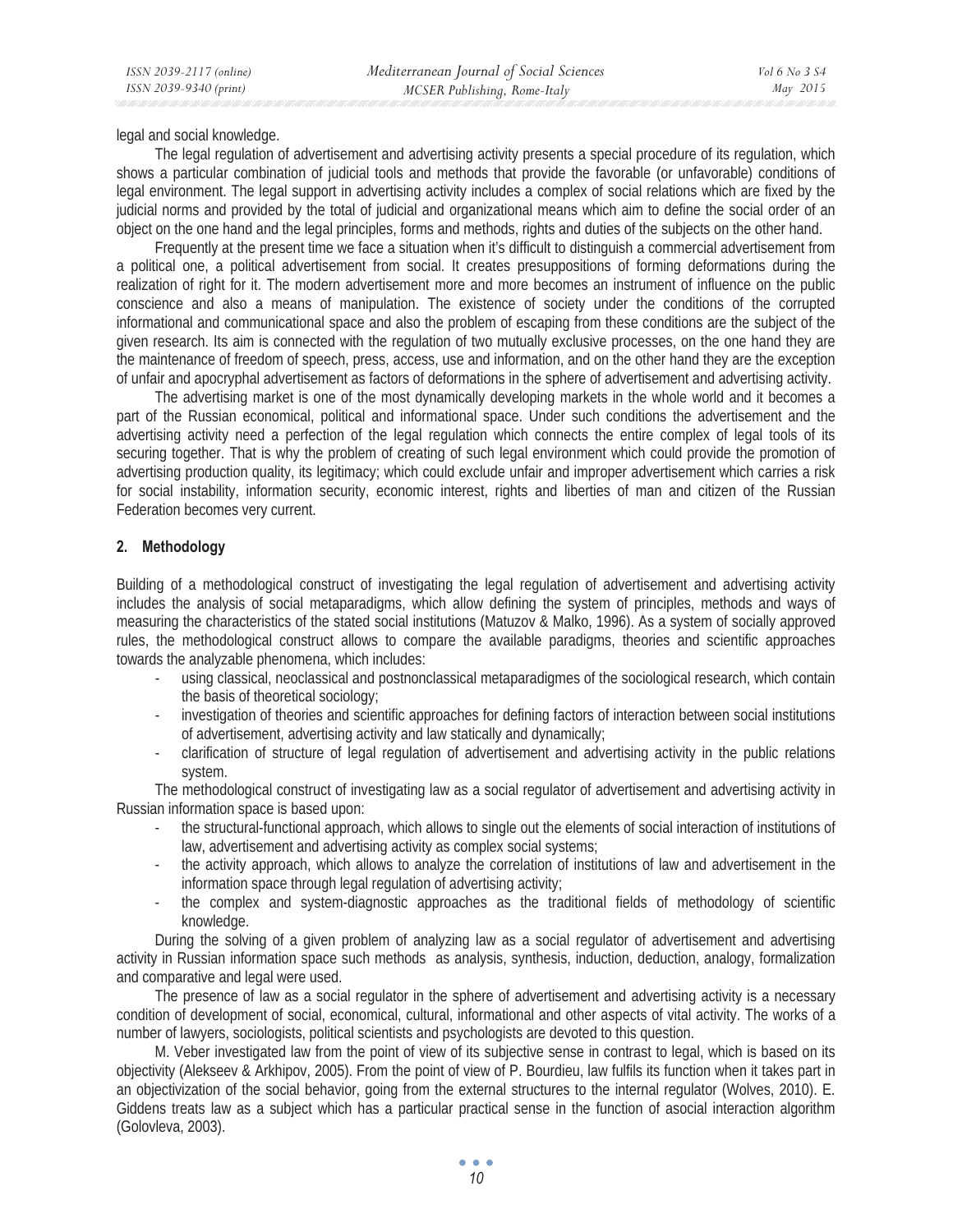| ISSN 2039-2117 (online) | Mediterranean Journal of Social Sciences | Vol 6 No 3 S4 |
|-------------------------|------------------------------------------|---------------|
| ISSN 2039-9340 (print)  | MCSER Publishing, Rome-Italy             | May 2015      |

A major contribution to the development of the investigation methodology of law as a social regulator made S.S. Alexeyev, who considered that the value of law is in its personification of social freedom and people's activity on the ground of well-ordered relations (Alekseev, 2011); Matuzov N.N. and Malko A.V., who defined the concept and specificity of legal order and legal regulation (Mishul, Khachaturian & Roslavlev, 2009).

In E.L. Golovlyova's works the concept, functions and specificity of advertisement are stated (Zhukov, 2013); A.N. Mudrov presented his view of these questions in his works (Pankratov, Bazhenov, Seregina & Sharuhin, 2001). Advertisement as a repeater of generally accepted values in the system of sociological knowledge is described in the L.N. Fedotova's research (Fedotov, 2007). Mishul G.M., Khachaturyan K.E., Roslavlyova M.V. study the history of regulation and experience of legal evaluation of advertisement and advertising activity and offer the ways of the advertising law perfection (Morozov, 2006). The questions of the legal regulation peculiarities are also reflected in the works of A.A. Morozov (Mudrov, 2005), S.G. Bogatskaya (Bourdieu, 2007). Moreover, we used our previous researches within a framework of the stated problem (Lubskoe, 2005).

In general, a particular theoretical basis for the further investigation of advertising activity regulation in the Russian information space is forming within a framework of legal regulation of advertising activity in Russia.

### **3. Results**

The modern legal informational policy pushes its way in the form of historical necessity, including both progressive and regressive features. Social and political reconstruction, formation of market-based economy objectively caused a demand for essential changing of information relations between an individual, society and state, because information can be studied as an economical category which has its own value. "A concept of "informational capital" appeared for defining the social information wealth and is used in order to reflect the costs and profits, connected with production, storage, processing, transferring and receiving the informational resources as reserves and sources of information", fairly notes E.A. Zvereva (Karyagin, 2009).

Gradually in Russia began a process of growing of commodity and services market and consequently the advertisement became much more popular than before, and the appearance of new information technologies allowed the advertiser to evade the established prohibitions and restrictions. In this process "the advertisement actualizes its pragmatic goals, functioning in mass media under its laws: it gives information about the outside world, repeats values shared by the society, makes the landmarks of a sociopolitical action in such forms and signs of a cultural-sign paradigm which are usual for the given society" (Fedotov, 2007), which influences the formation of the information space.

Nowadays the essence of advertisement lies in the achievement of economical interest of producers, and its content lies in commercial propaganda of goods. On the one hand it stimulates the demand for new improved necessary goods and on the other hand it's a communicative tool between a commodity producer and consumers, which creates an advertising business, a qualitatively new form of legal relations. For its consumers advertisement creates the conditions for a free choice and allows to control the system of preferences, which is necessary under the conditions of saturation the market with goods and services, and also it "forms the demand for them, taking into account social and demographical features of separate groups of consumers; forming of the rational people's needs requires the use of advertisement" (Osipov & Moskvichev, 2008).

Advertisement can become manipulative because it has an influence on the consumer's subconsciousness making him make an unconscious choice. Such advertisement is not prohibited by law, but manipulations similar to this deform the consumer's inner world, influence the forming of stereotypes at the level of subconsciousness, structures the intentions, desires, etc. in the interest of the advertisement producers. Its content can provoke to do illegal actions if illusion and reality come into collision. In this case advertisement as a means of information extremism becomes as destructive as the extremist groups.

A lot of spheres of human activity which require the legal regulation almost always are connected with risks (Bogatskaya, 2007). Today there are no effective methods of evaluation risk in the advertising activity under the conditions of diversification of the national interests, which practically causes the unpredictable results under the conditions of values and priorities competition, and also leads to the growth of individualism, detachment of social strata which study their own interests. Risks in social activity should take into consideration the social heterogeneity of interests and possible environmental resistance in case risks are unreasonable and illegal. Therein lies the art of consensusbuilding between different groups of interests, which are determined by a level of development of the law system and legislation which take into consideration the conceptual approaches towards reasonable and unreasonable risks in advertisement and advertising activity.

That is why the so called "imposed" information should be under control of state and legal institutions, because it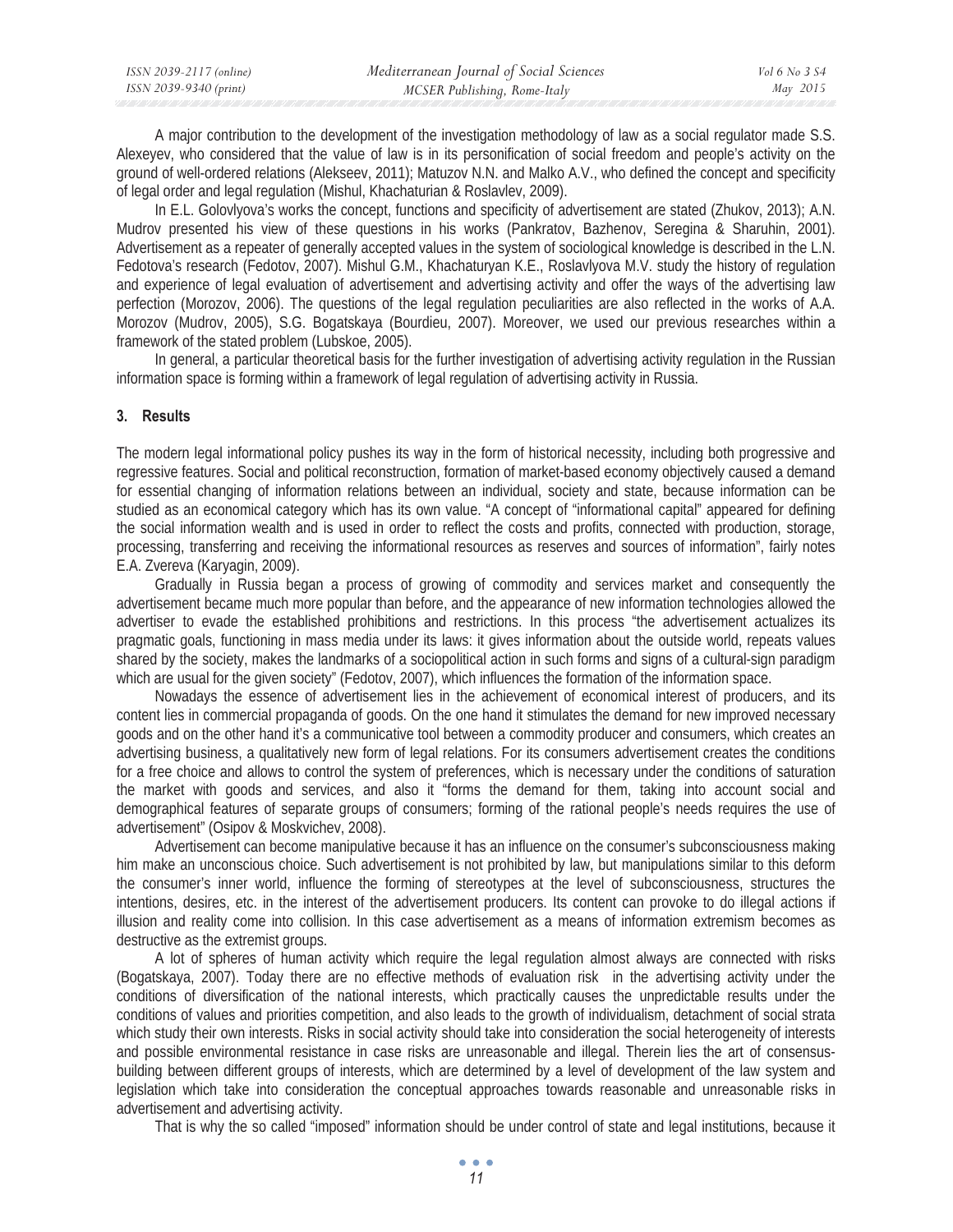influences the forming of values and ideals, legal conscience and culture, positive or negative image of society, etc., which in its turn has an influence on public relations. That is exactly why "the advertisement is denied if an essential part of information about the advertised product, about the purchase or use conditions is missed in it, if at that the sense of information is distorted and the advertisement consumers are misled, " as it is stated in item 7 of Art. 5 of the Federal law of 13, March 2006 №38 FL "Advertising" (Federal Act of 13 March 2006 № 38-FZ "On Advertising". Russian newspaper. 15 March 2006. № 51).

Within a framework of the state information legal policy the advertising activity is a mass medium, which influences the economical part of a state interest, forming of moral and aesthetical ideals, social partnership, respect for its state history, for society consolidation, etc. In the absence of doctrinal solution of a number of basic problems it is necessary to form a set of legal measures which will provide a system regulation of the advertising market in all its aspects.

The legal regulation of advertisement and advertising activity is a complex of public relations and within its framework forms a combination of legal, political and social mechanisms which regulate the multiplicity of its condition. It includes a system of state legal regulation and self-control in a form of dialog between the state institutions and selfcontrolling organizations.

The balance of contradictory interests between the subjects of advertising activity is achieved by a corresponding legal regulation, which should be focused on the protection against unfair competition and business reputation of these legal relations' participants. Law as a social regulator of advertisement and advertising activity is determined by the presence of restrictive measures, allowable level of its subjects' activity and the limit of their legal independence.

Advertisement as a kind of information can be limited only by state, if the necessity of such intervention is proved. The system of national information security calls upon the promotion of the quality of advertising production, its legitimacy, which excludes unfair and improper advertisement which carries a threat for social stability, information security, economic interest, rights and liberties citizens. The conception of rights and liberties is constantly developing because of naturally arising new generations of human rights, and particularly in the sphere of advertisement and advertising activity. Setting up a correspondence between the Russian legal system and the international standards in the sphere of human rights and liberties becomes an observance guarantee.

The inefficient legal regulation of advertisement and advertising activity leads to infringement of rights and legal interests of its consumers, difficulties with determination of guilty people and their bringing to account under the conditions of absence the unified law enforcement practice. "After a long development and legal registration advertisement turned into a bright and multifaceted phenomenon, it became part and parcel of life of the society; it got into all spheres. That is why the society sets a task to determine the legal framework of this institution's functioning, to form a mechanism of advertisement control" (Lubskoe, 2005).

The presence of public interest in advertizing doesn't always allow to divide it into commercial and social, that's why the substitution of its kinds may take place. It leads to the violation of the current legislation, but doesn't result in legal responsibility. Legal determination and clear differentiation of the advertisement types allow to avoid negative consequences and misuses. Within this framework it is necessary to improve the legal regulation of advertisement and advertising activity, revelation of gaps and contradictions in the current legal system, development of theoretical recommendations to eliminate them.

## **4. Discussion**

Sociological analysis of law allows to determine its most important social function, which in everyday life manifests as a regulator of the specific behavior act. Law regulates the public relations, influences the society as a whole. The ultimate result of such influence creates a social order in it; the basis of which are law and order. "Stable law and order mean that changes which take place in social sphere and legal system on the one hand and the individuals' behavior on the other hand do not break the given type of relationships between the individuals and social sphere", as G.V. Osipov and L.N. Moskvichyov state. That is why lawful behavior of individuals and their groups is an important factor of a social order appearance, which correspond the legal instructions and the sense of laws.

As Z.T. Toshchenko considers, in a sociological aspect "a process of legal norms adoption, understanding, acceptance or rejection of them, attempt to follow or confront them, being guided by them or to avoid them while solving the problems of life rather than the process of creation, approbation and confirmation of them" is the sense of legal regulation. At that the law will act in case it's a moral norm and an inner regulator of a human behavior.

People's social activity and freedom are interconnected and regulated by law. If they are not regulated by law and justice, they may develop into arbitrariness. As N.I. Kareyev notes, the promotion of sociology in legal sphere was difficult and contradictory, because the dogmata of the legal techniques didn't allow the scientists and experts understand the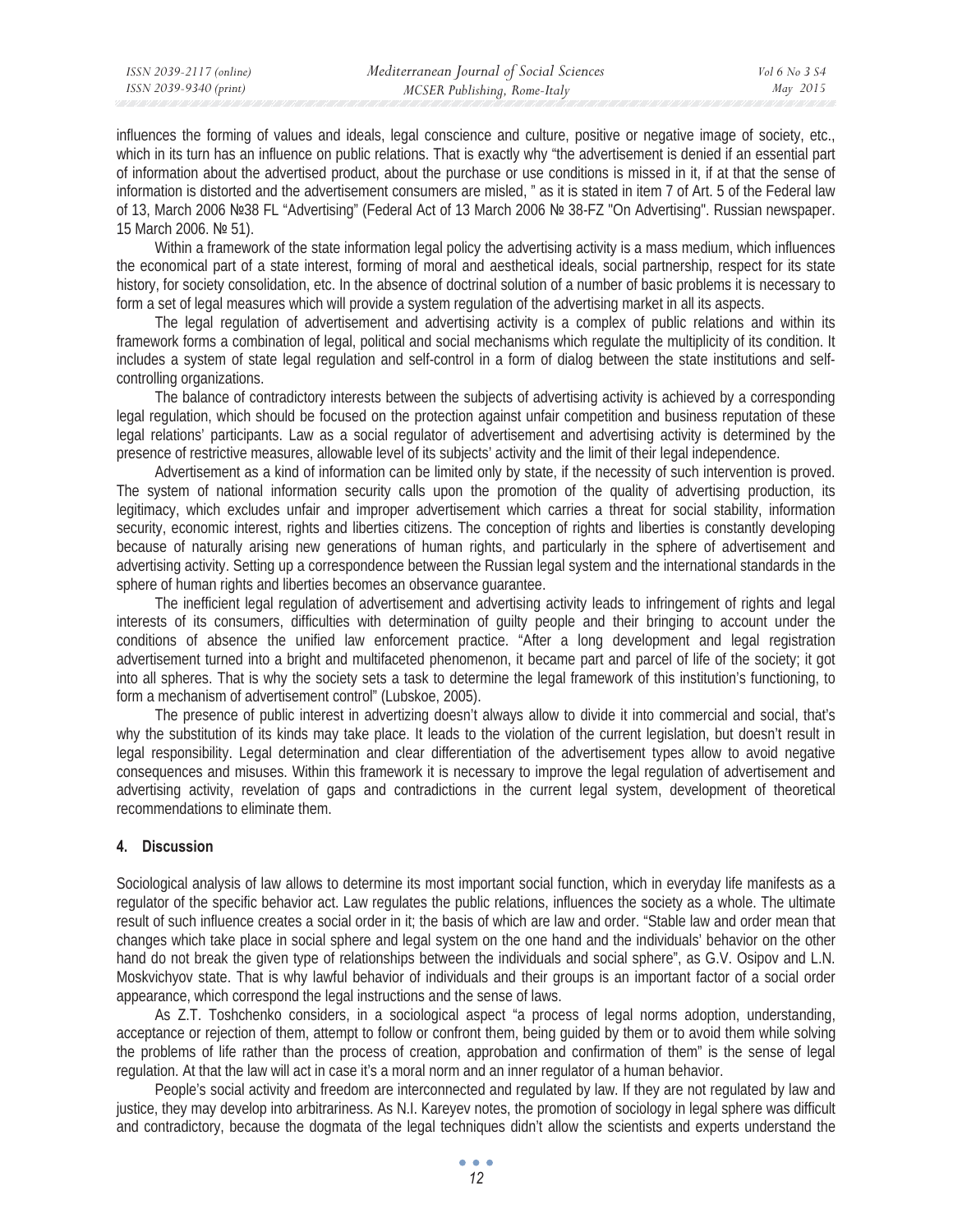| ISSN 2039-2117 (online) | Mediterranean Journal of Social Sciences | Vol 6 No 3 S4 |
|-------------------------|------------------------------------------|---------------|
| ISSN 2039-9340 (print)  | MCSER Publishing, Rome-Italy             | May 2015      |

social nature of the accepted laws. The value of law in such case is directly determined by its social nature, it depends on a particular stage of social development, civilization, and also on a character of the government.

Law as a social regulator is an instrumental value, because it provides the functioning of other social institutions having the compulsion resource (Giddens, 1992). The value of law lies in personification of social freedom and people's activity on the basis of well-ordered relations. At the heart of these relations lie justice and necessity to coordinate the will and interests of different population strata and social groups.

Law as a social regulator of advertisement and advertising activity allows to choose the most efficient combination of legal measures to achieve the objectives and goals and also can create particular conditions of their fulfillment. Nowadays in Russia there are a legislative basis and executive bodies, which control the execution of the advertisement legislation. "The essence of a state regulation of advertisement , - as A.N. Mudrov notes, - can be determined in the following way: the government intervention into the advertising activity should be minimal, excluding the direct prohibition of separate types of tobacco and alcohol advertisement and the advertisement dissemination restriction which are focused on children and with their participation" (Pankratov, Bazhenov, Seregina & Sharuhin, 2001). It should be noted that strengthening of a state control of information-communicative activity is connected not only with the dynamics of public relations, but also with the appearance of new multimedia devices for information exchanging.

The author considers that the legal regulation of advertisement and advertising activity allows to provide a complex influence on its subjective and objective relations via regulative, conservatory, process-procedure measures, which combine together permissions and obligations, restrictions and prohibitions in order to achieve a desirable social effect. It's achieved by a normative legal base and is approved by the state, e.g. it has a power of general effect.

The structure of a legal regulation of advertising activity includes:

- the goals, which are aimed at the fulfillment of legal rights and interests of the advertising activity subjects;
- the codification of rights and obligations between the subjects of advertising activity;
- the system of advertising activity regulatory body, the order of their forming, functioning and interaction;
- the authorities of self-regulating public organizations on the sphere of legal regulation of advertisement and advertising activity;
- the normative regulation, supervision and control of advertising activity, which forms a basis of the legal support;
- the regulation of different kinds of activity in the sphere of advertisement and preventive and protection punishments.

Thus, the legal regulation of advertisement and advertising activity includes not only the system of a state legal regulation, but also the order of self-regulation which has a character of a dialog between the state institutions and selfregulating organizations under the condition of a high level of the legal culture of all the advertising market participants. Hence, the advertising activity has a system character and can undergo the analysis through its subjects and objects interaction, which function as a whole when the competence, forms and methods of interaction are clearly arranged.

In order to protect their activity from unfair competition the businessmen have to accept the necessity of a state intervention in case the legal, ethical and other norms, which regulate advertisement and advertising activity, are broken. It's necessary to agree with the S.S. Alexeyeva's opinion, that "the legal responsibility for breaching of law about advertisement is one of means of legal regulation and a kind of legal responsibility and has mutual for this legal phenomenon features…, according to which it is an established in a specific procedural order obligation of a subject who committed a tort to suffer the adequate deprivation of property or organizational character, stated by a sanction of the legal norm" (Andreev, 2011). That is why Federal Antimonopoly Service of the Russian Federation as an authorized body of the executive power exercises the functions of accepting regulatory acts, controlling and supervising the maintenance of law in the sphere of competition in commodity, job and services market, and also advertisement in the part established by law of antimonopoly body.

The growth of industrial production, appearance of new commodities and services promotes the development of advertisement and advertising business, which on the one hand increases its demand, and on the other hand the necessity of its legal regulation. In 2006 the enactment of laws about advertisement in Russia has not only a positive sense, but also several gaps, which lead to the uneven development of the whole legal system providing the advertisement regulation. "It goes without saying, that the law is static and the developing public relations are dynamic; the law is always doomed to lags and inaccurate, incomplete regulation of the sphere it was designed" (Morozov, 2006). The author believes that the given contradiction can be graded through reception by the advertisement legislation of norms of social regulation, including ethical, aesthetical, moral norms, axiological, cultural and other values, and also the experience of the international law. Hence, a complex investigation of the legal basis of advertisement both in Russia and abroad would allow to reveal the tendencies of development of the legal support of advertisement and advertising activity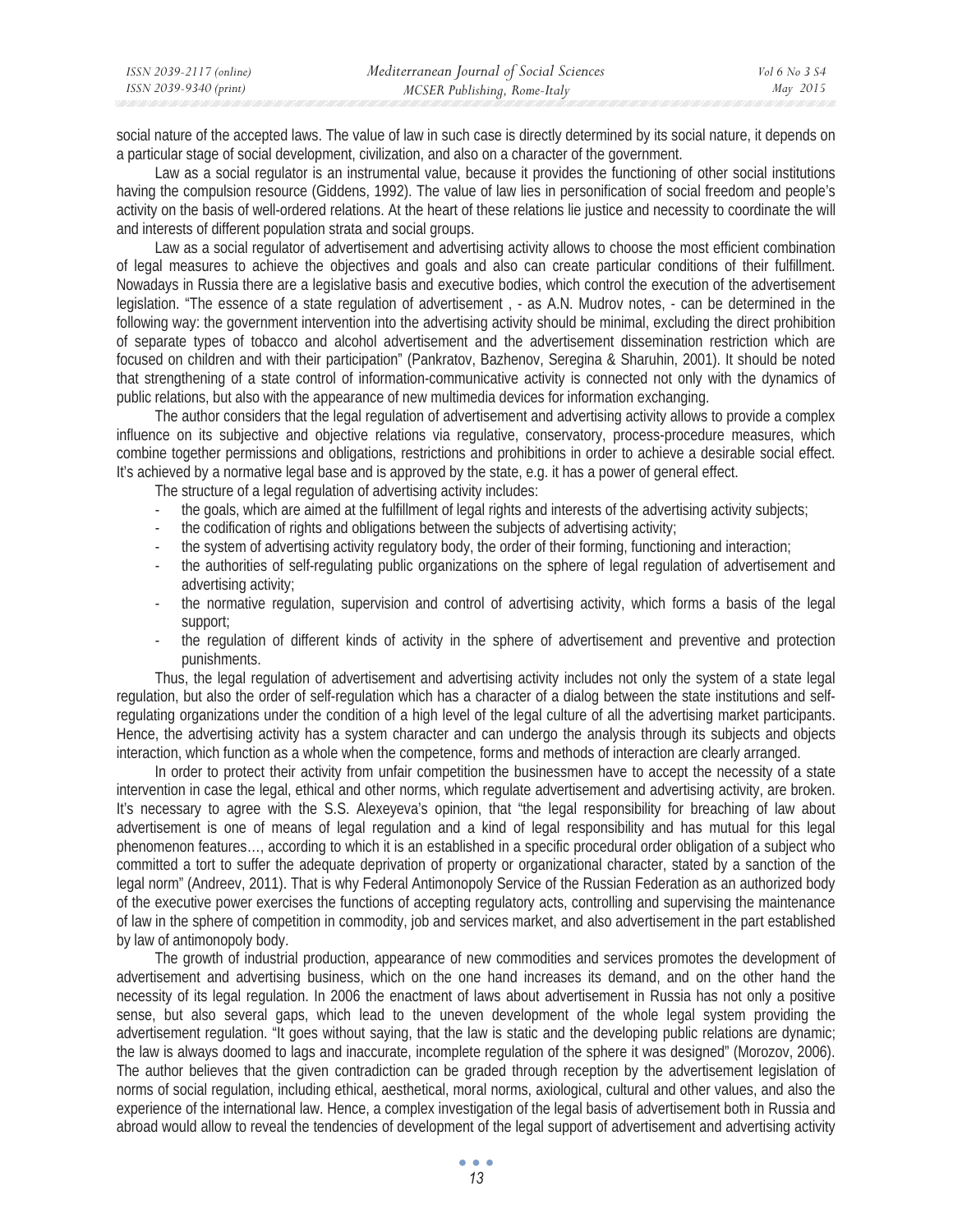| ISSN 2039-2117 (online) | Mediterranean Journal of Social Sciences | Vol 6 No 3 S4 |
|-------------------------|------------------------------------------|---------------|
| ISSN 2039-9340 (print)  | MCSER Publishing, Rome-Italy             | May 2015      |

in a system of national information security and also protection of rights of man and citizen.

In the author's view the criterion of succession in the legal support of advertising activity is a part of norms taken from the international law, which finds its place in the Russian legal system. The bigger this proportion is, the more evident is the succession. The observance of norms of the international law should be stated in the Russian law of advertisement, which defines it as a special kind of information focused on the consumer. At that the advertisement shouldn't be unfair or false; it shouldn't mislead or have inaccurate form.

"The problems of legal regulation of advertising activity are revealed and analyzed only in the scientific literature and the ways of solving them are offered very seldom. On the legislative level such questions are regulated rather weak, although the advertising relations are that kind of sphere which changes extremely fast and differently. And it demands as quick reaction of a lawmaker as possible" (Mudrov, 2005). The author believes that during the solving of this problem it's necessary to take into account the foreign experience, because it has a long history and would allow to adapt the Russian law and law enforcement practice to the demands of international law and global economy.

The history of international law in the sphere of advertisement and advertising activity, which is longer than the Russian one, "tends to unification of legal norms on the territories of different states, and for this reason the unified rules of advertisement regulation, functioning irrelative of states' boundaries, are developed" (Bourdieu, 2007). The global experience of defining law as a social regulator of advertisement and advertising activity shows that the majority of states tends to develop the unified legal norms and principles regulating advertisement, which should promote the improvement of its quality and perfection of mechanisms of controlling the law observance in this sphere. They not only accept the unified rules of advertisement regulation, but also establish mutual dispute resolution bodies, help each other in the preventive control and the enforcement of responsibility.

In countries with the developed market-driven economies the legal regulation of advertisement has a long history of development, combining legal regulation and self-regulation. "The aims of legal regulation of advertisement in developed countries are basically of preventive character, for this reason methods and measures of advertisement regulation are focused on the prevention of law infringement and conscious, voluntary observance of rules by the subjects of advertising market", notes Bogatskaya (Bourdieu, 2007). Unlike them the developing countries use this experience but taking into account their national, religious, economical and other features. For example, as E.L. Golovlyova states, "the strongest manifestation of Asian advertisement is not the continental, but its national uniqueness, based upon the cultural, historical and even philosophical traditions and principles. The most difficult problem to solve for the western advertisers id the barrier of language and moral-ethical variety of Asian countries" (Zhukov, 2013).

Rapid development of the Southern-Eastern region attracted the western advertisers, followed by the outstanding international network advertising groups, who had greatly influenced the development of national advertising markets in these countries. As a result, in this region a new style of advertisement, advertising activity and their legal support, combining the benefits of European advertisement and national cultural traditions of the East was developed. The dual character of its legal regulation includes the modern legal technique and the traditionalism of mentality of the eastern society, that is unfamiliar to the majority of European countries, in which the mutual and special demands to advertisement are fixed, the rights and obligations of the subjects of advertisement business are determined, the mechanisms of legal observance control and bringing the guilty people to legal responsibility work.

As S.G. Bogatskaya considers, "the practice of adjudgement by the European Court of Human Rights (the Strasbourg Court) proved that advertisement falls under the action of assurance of freedom of expression, but it has lower level of protection in comparison with noncommercial opinions. The advertisement restrictions, as the Strasbourg Court states, should be prescribed by law, correspond the legal goals and be necessary in a democratic society" (Bourdieu, 2007). The point is that the right of information is one of the guaranteed rights of man and citizen, accepted by national legal systems and international law, that is why advertisement as a type of information can be restricted only by the state in case the necessity of its intervention is proved.

The legal succession in the sphere of advertisement is manifested in the process of transferring from one legal system to another. This process takes place independently of particular economical, political, social and other conditions, which exist in different counties of the world. Nowadays in Russia the democratic values are the priorities of building a constitutional state. In the centre of these values stand a man, his rights and liberties, and the leading regulator of social relations are law and justice. It means the establishment of correlation between legal support of advertisement and advertising activity and values of a social state. In this case advertisement will satisfy the expectations of society and successfully implement its economical, social, communicative and marketing functions, orientations toward humaneness and legitimacy as the incontestable priorities of the democratic society.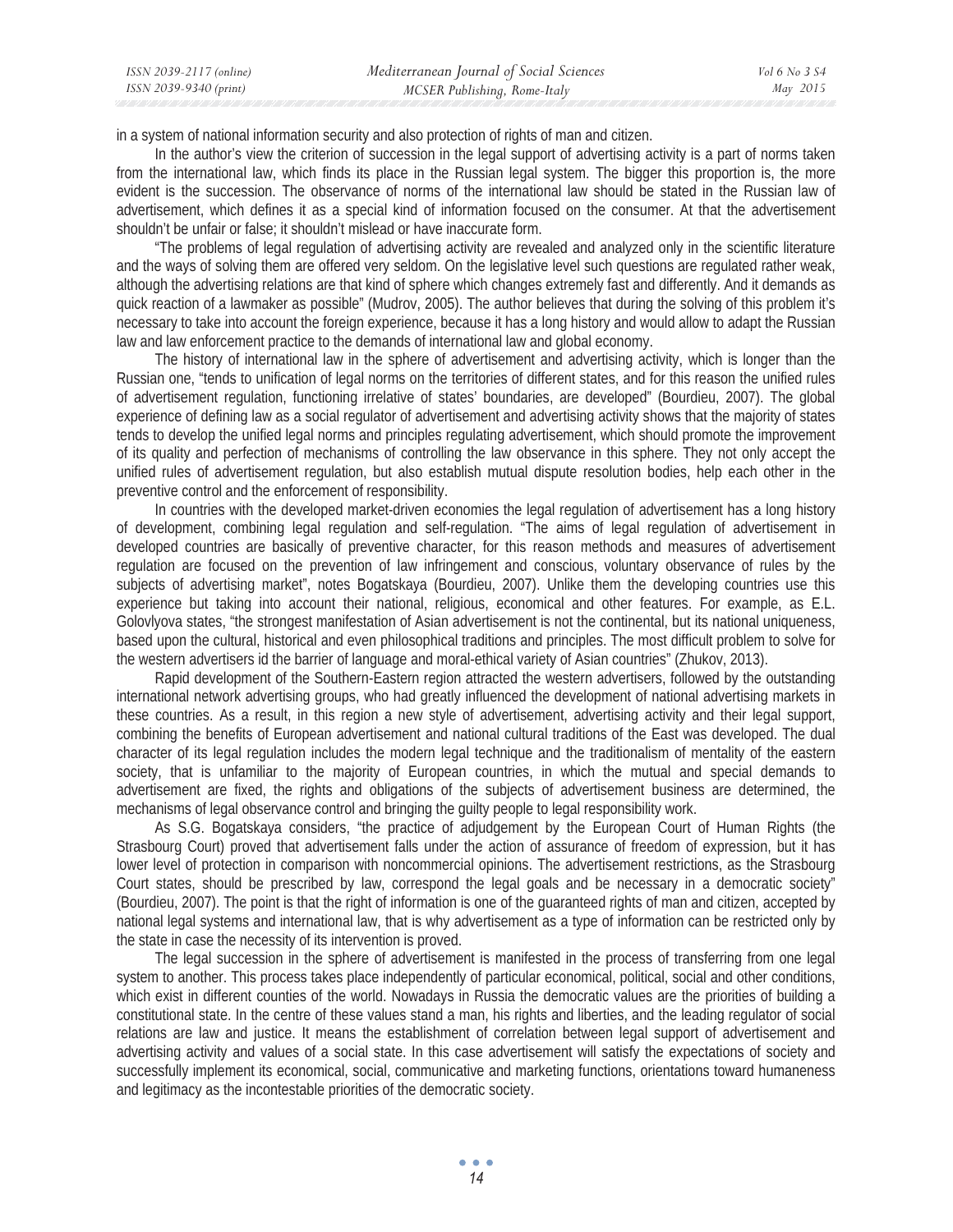### **5. Conclusions**

In the basis of a state information policy should be taken rights and liberties of man and citizen, and also the national interest including the absence of censorship, proclamation of freedom of speech, pluralism in ideology, the right of mass media to advertise different political, cultural, national, ethno-confessional values and orientations, even those which do not coincide with the state policy and do not infringe the laws of the Russian Federation. The legal information policy lies in taking into account the interests and needs of both separate individuals and groups and also the whole society. Otherwise the establishment of total control in the sphere of information can lead to stagnation of public relations, acts of civil disobedience, extremism, terrorism, e.g. it can lead to all that carries a risk for the constitutional order of the Russian Federation.

Information and information technologies, which influence the mass consciousness, gradually become the core factors of the whole system development. That is why the advertising information, distributed via the mass media channels, can acquire a controllable or uncontrollable character, and the commercial interest of advertisers allows them to shut their eyes to the negative social consequences of such activity. The advertising market as one of the most dynamically developing markets all over the world is a part of society information system. Under such conditions advertisement and advertising activity are provided with the presence of a special legal regulation, which connects the whole complex of legal measures in accordance with the means of legal regulation, types and methods.

Law as a social regulator of advertisement and advertising activity shows a combination of complex of regulatory acts and measures, including permissions, prohibitions, enforcements, legal restrictions, stimulus, resolving procedure of regulations, etc. The degree of regulation by law is determined by the presence of restrictive measures, the allowable level of activity of advertisement and advertising activity subjects, the limits of their legal independence. Hence, it's possible to make a conclusion that the legal regulation of advertisement and advertising activity in Russia is established by the combination of legal acts, resolutions and social norms, which are included in the Code of professional activity in the sphere of marketing communications. Law as a type of social regulation gives the participants of the advertising relations the mutual rights, prohibitions, permissions, allowances, etc.

The global experience shows that the majority of states tends to develop the unified legal norms and principles which would regulate advertisement. They also should promote the improvement of its quality and perfection of mechanisms of controlling the law observance in this sphere. The majority of states not only accepts the unified rules of advertisement regulation, but also establishes mutual dispute resolution bodies, help each other in the preventive control and the enforcement of responsibility.

Law as a social regulator of advertisement and advertising activity should:

- combine the interests of citizens and state, cultural and historical traditions, norms of law and morality;
- take into account the communicative function of advertisement, the interests of all subjects of advertising market;
- promote the development of business contacts of experts in the sphere of advertisement, marketing and public relations both at national and international levels;
- initiate the development of new advertising technologies and corresponding legal support;
- establish the rules of gathering and dissemination of information about law infringement at advertising market;
- provide the protection of professional rights and interests of advertisers and creation a civilized advertising market;
- promote the advancement of norms of business intercourse into the sphere of advertisement;
- lobby the participation of subjects of advertising business in the construction and discussion of bills of its regulation;
- take into account the positive experience of social advertisement of protection of human rights and liberties.

Consequently, a legal environment can be created, which will promote of the quality of advertising production, its legitimacy, which excludes unfair and improper advertisement which carries a threat for social stability, information security, economic interest, rights and liberties citizens.

### **References**

Alekseev, S.S. & Arkhipov S.I. 2005. Theory of State and Law. Moscow: Norma.

Alekseev, S.S. 2011. Legal responsibility as a means of regulating relations in the sphere of advertising. Advertising and right. № 1, pp. 10.

Andreev, O.A. 2011. Stabilization Law Enforcement at Risk: philosophical and legal aspects. Proceedings of the SFU. Technical